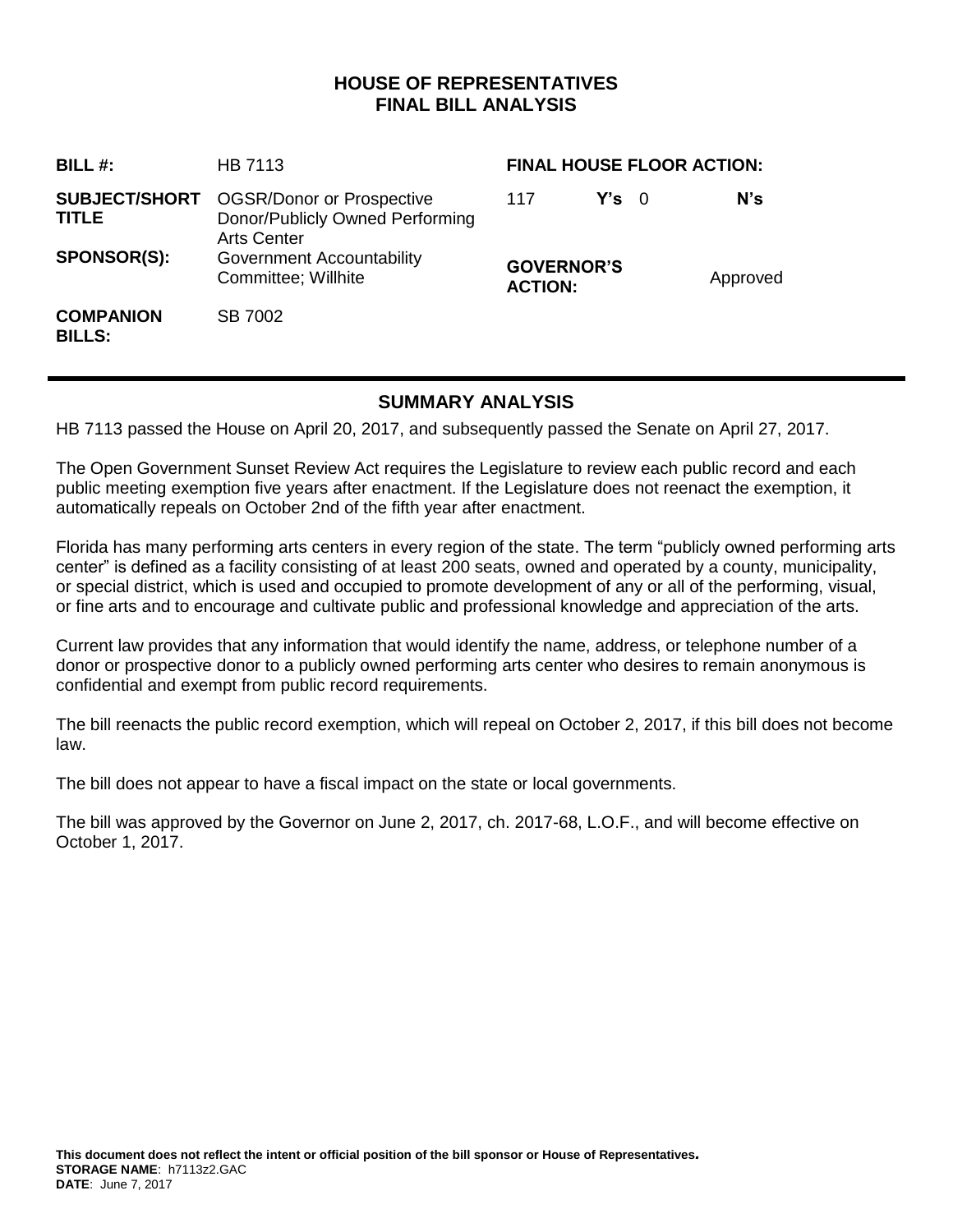## **I. SUBSTANTIVE INFORMATION**

### A. EFFECT OF CHANGES:

### **Background**

#### Open Government Sunset Review Act

The Open Government Sunset Review Act<sup>1</sup> sets forth a legislative review process for newly created or substantially amended public record or public meeting exemptions. It requires an automatic repeal of the exemption on October 2nd of the fifth year after creation or substantial amendment, unless the Legislature reenacts the exemption. $2$ 

The Act provides that a public record or public meeting exemption may be created or maintained only if it serves an identifiable public purpose. In addition, it may be no broader than is necessary to meet one of the following purposes:

- Allow the state or its political subdivisions to effectively and efficiently administer a governmental program, which administration would be significantly impaired without the exemption.
- Protect sensitive personal information that, if released, would be defamatory or would jeopardize an individual's safety; however, only the identity of an individual may be exempted under this provision.
- $\bullet$  Protect trade or business secrets. $3$

If, and only if, in reenacting an exemption that will repeal, the exemption is expanded (essentially creating a new exemption), then a public necessity statement and a two-thirds vote for passage are required.<sup>4</sup> If the exemption is reenacted with grammatical or stylistic changes that do not expand the exemption, if the exemption is narrowed, or if an exception to the exemption is created<sup>5</sup> then a public necessity statement and a two-thirds vote for passage are not required.

#### Publically Owned Performing Arts Centers in Florida

Florida has many performing arts centers in every region of the state. Their ownership, management, and financing vary. Section 265.7015(1), F.S., defines the term "publicly owned performing arts center" as:

[A] facility consisting of at least 200 seats, owned and operated by a county, municipality, or special district, which is used and occupied to promote development of any or all of the performing, visual, or fine arts or any or all matters relating thereto and to encourage and cultivate public and professional knowledge and appreciation of the arts.

#### Public Record Exemption under Review

In 2012, the Legislature created a public record exemption for information that would identify the name, address, or telephone number of a donor or prospective donor to a publicly owned performing arts center who desires to remain anonymous.<sup>6</sup> The exemption provides that such identifying information is confidential and exempt<sup>7</sup> from public record requirements.

 $\overline{a}$ 

<sup>1</sup> Section 119.15, F.S.

 $2$  Section 119.15(3), F.S.

<sup>3</sup> Section 119.15(6)(b), F.S.

<sup>&</sup>lt;sup>4</sup> Section 24(c), Art. I of the State Constitution.

 $<sup>5</sup>$  An example of an exception to a public record exemption would be allowing another agency access to confidential and exempt</sup> records.

 $6$  Chapter 2012-12, L.O.F.; codified as s. 265.7015, F.S.

 $7$  There is a difference between records the Legislature designates as exempt from public record requirements and those the Legislature deems confidential and exempt. A record classified as exempt from public disclosure may be disclosed under certain circumstances.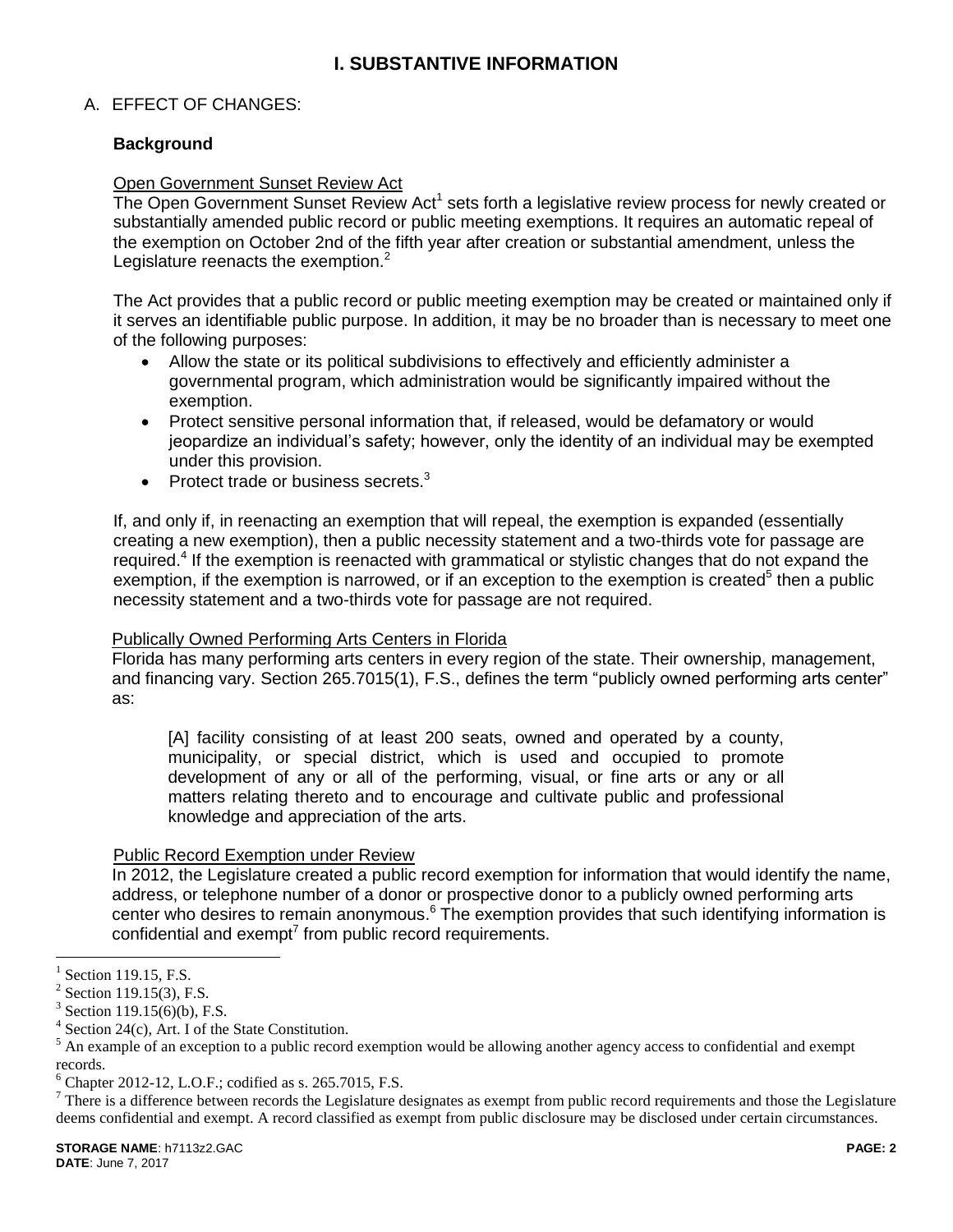The 2012 public necessity statement for the exemption provided that:<sup>8</sup>

In order to encourage private support for publicly owned performing arts centers, it is a public necessity to promote the giving of gifts to, and the raising of private funds for, the acquisition, renovation, rehabilitation, and operation of publicly owned performing arts centers. An essential element of an effective plan for promoting the giving of private gifts and the raising of private funds is the need to protect the identity of prospective and actual donors who desire to remain anonymous. If the identity of prospective and actual donors who desire to remain anonymous is subject to disclosure, there is a chilling effect on donations because donors are concerned about disclosure of personal information leading to theft and, in particular, identity theft, including personal safety and security.

Pursuant to the Open Government Sunset Review Act, the exemption will repeal on October 2, 2017, unless reenacted by the Legislature.<sup>9</sup>

During the 2016 interim, committee staff sent questionnaires to performing arts centers around the state as part of its review under the Open Government Sunset Review Act. Four publicly owned performing arts centers responded to the survey. The survey responses indicated that it is critical for the specified identifying information about the donor or prospective donor to remain anonymous and recommended reenactment of the exemption without changes.<sup>10</sup>

### **Effect of the Bill**

The bill removes the scheduled repeal date, thereby reenacting the public record exemption for information that would identify the name, address, or telephone number of a donor or prospective donor to a publicly owned performing arts center who desires to remain anonymous.

## **II. FISCAL ANALYSIS & ECONOMIC IMPACT STATEMENT**

- A. FISCAL IMPACT ON STATE GOVERNMENT:
	- 1. Revenues:

None.

2. Expenditures:

None.

- B. FISCAL IMPACT ON LOCAL GOVERNMENTS:
	- 1. Revenues:

*See WFTV, Inc. v. The School Board of Seminole*, 874 So.2d 48, 53 (Fla. 5th DCA 2004), review denied 892 So.2d 1015 (Fla. 2004); *City of Riviera Beach v. Barfield*, 642 So.2d 1135 (Fla. 4th DCA 1994); *Williams v. City of Minneola*, 575 So.2d 687 (Fla. 5th DCA 1991). If the Legislature designates a record as confidential and exempt from public disclosure, such record may not be released by the custodian of public records to anyone other than the persons or entities specifically designated in statute. *See* Attorney General Opinion 85-62 (August 1, 1985).

<sup>8</sup> Chapter 2012-12, s. 2, L.O.F.

 $\overline{a}$ 

None.

<sup>&</sup>lt;sup>9</sup> Section 265.7015(3), F.S.

 $10$  Surveys on file with the Government Accountability Committee.